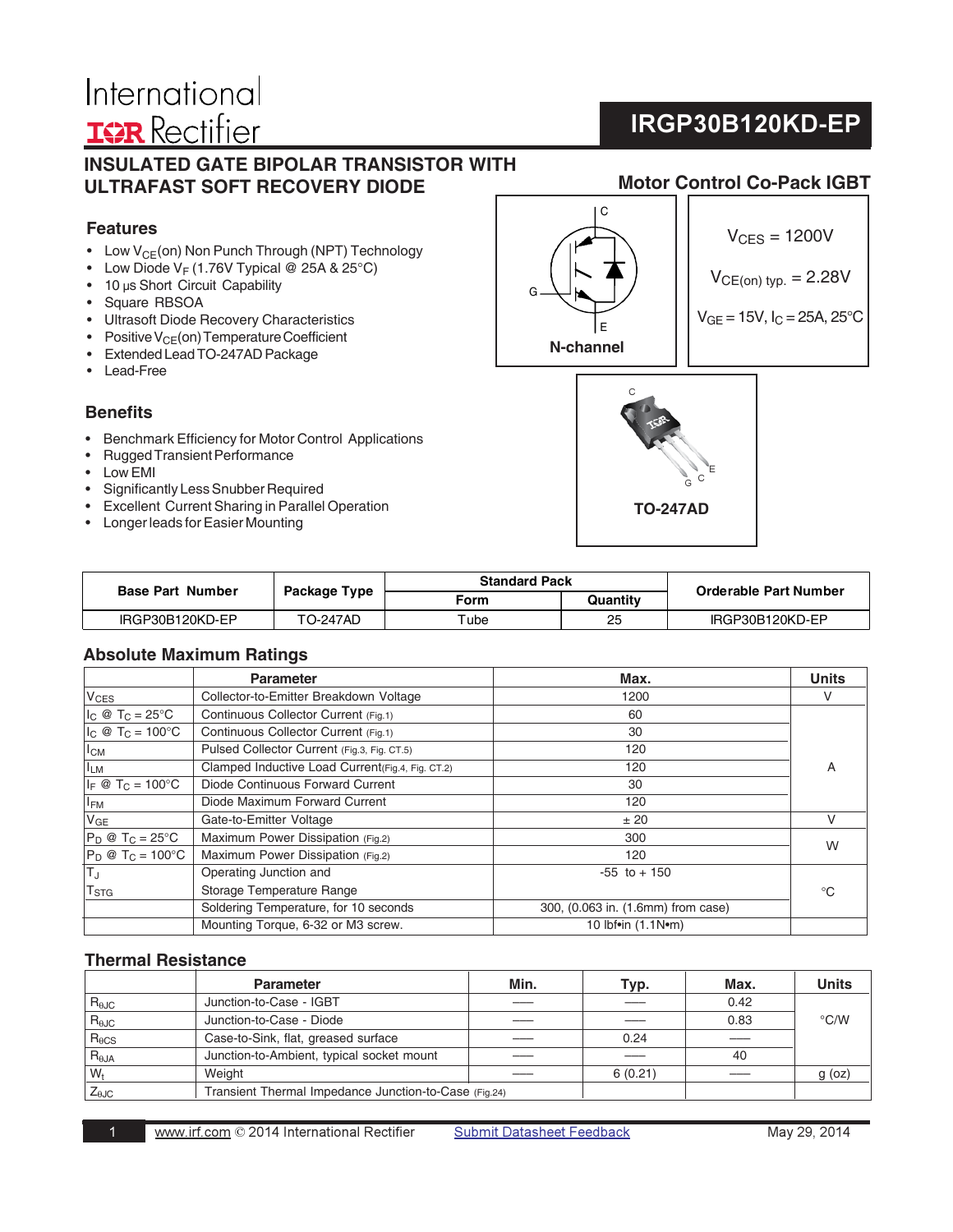

# **Electrical Characteristics @ TJ = 25°C (unless otherwise specified)**

|                                     | <b>Parameter</b>                                                    | Min. | Typ.   | Max. | Units  | <b>Conditions</b>                                                             | Fig.       |
|-------------------------------------|---------------------------------------------------------------------|------|--------|------|--------|-------------------------------------------------------------------------------|------------|
| $V_{\frac{\text{(BR)CES}}{\text{}}$ | Collector-to-Emitter Breakdown Voltage                              | 1200 |        |      | $\vee$ | $V_{GF} = 0 V, I_c = 250 \mu A$                                               |            |
|                                     | AV <sub>(BR)CES</sub> / ATj Temperature Coeff. of Breakdown Voltage |      | $+1.2$ |      |        | $V^{\circ}C$ $V_{GE}$ = 0V, $I_c$ = 1 mA (25 -125 °C)                         |            |
|                                     |                                                                     |      | 2.28   | 2.48 |        | $I_C = 25A$ , $V_{GF} = 15V$                                                  | 5, 6       |
|                                     | Collector-to-Emitter Saturation                                     |      | 2.46   | 2.66 |        | $I_C = 30A$ , $V_{GE} = 15V$                                                  | 7.9        |
| $V_{CE(on)}$                        | Voltage                                                             |      | 3.43   | 4.00 |        | V $I_c = 60A$ , $V_{GF} = 15V$                                                | 10         |
|                                     |                                                                     |      | 2.74   | 3.10 |        | $I_C = 25A$ , $V_{GE} = 15V$ , $T_J = 125$ °C                                 | 11         |
|                                     |                                                                     |      | 2.98   | 3.35 |        | $I_C = 30A$ , $V_{GF} = 15V$ , $T_I = 125^{\circ}C$                           |            |
| $V_{GE(th)}$                        | Gate Threshold Voltage                                              | 4.0  | 5.0    | 6.0  | V      | $V_{CF} = V_{GF}$ , $I_C = 250 \mu A$                                         | 9,10,11,12 |
| $\Delta V_{GE(th)} / \Delta Tj$     | Temperature Coeff. of Threshold Voltage                             |      | $-1.2$ |      |        | $mV$ <sup>o</sup> C $V_{CE} = V_{GE}$ , $I_C = 1$ mA (25 -125 <sup>o</sup> C) |            |
| $g_{\rm fe}$                        | Forward Transconductance                                            | 14.8 | 16.9   | 19.0 | S      | $V_{CF} = 50V$ , $I_C = 25A$ , PW=80us                                        |            |
|                                     |                                                                     |      |        | 250  |        | $V_{GF} = 0V, V_{CF} = 1200V$                                                 |            |
| $I_{\text{CES}}$                    | Zero Gate Voltage Collector Current                                 |      | 325    | 675  | μA     | $V_{GE}$ = 0v, $V_{CE}$ = 1200V, T <sub>J</sub> = 125 °C                      |            |
|                                     |                                                                     |      |        | 2000 |        | $V_{GF} = 0v$ , $V_{CF} = 1200V$ , $T_{J} = 150^{\circ}C$                     |            |
|                                     |                                                                     |      | 1.76   | 2.06 |        | $I_{C} = 25A$                                                                 |            |
| $V_{FM}$                            | Diode Forward Voltage Drop                                          |      | 1.86   | 2.17 | $\vee$ | $I_c = 30A$                                                                   |            |
|                                     |                                                                     |      | 1.87   | 2.18 |        | $I_C = 25A$ , $T_A = 125^{\circ}C$                                            |            |
|                                     |                                                                     |      | 2.01   | 2.40 |        | $I_C = 30A$ , $T_A = 125^{\circ}C$                                            |            |
| $I_{\text{GES}}$                    | Gate-to-Emitter Leakage Current                                     |      |        | ±100 | nA     | $V_{GE} = \pm 20V$                                                            |            |

# Switching Characteristics @ T<sub>J</sub> = 25°C (unless otherwise specified)

|                                         | <b>Parameter</b>                     | Min. | Typ.               |      | Max. Units | <b>Conditions</b>                                                                 | Fig.            |
|-----------------------------------------|--------------------------------------|------|--------------------|------|------------|-----------------------------------------------------------------------------------|-----------------|
| $\overline{O}$                          | Total Gate charge (turn-on)          |      | 169                | 254  |            | $I_C = 25A$                                                                       | 23              |
| $\mathbf{Q}_\text{ge}$                  | Gate - Emitter Charge (turn-on)      |      | 19                 | 29   | nC         | $V_{\text{cc}} = 600V$                                                            | CT1             |
| $\mathbf{Q}_\mathrm{gc}$                | Gate - Collector Charge (turn-on)    |      | 82                 | 123  |            | $V_{GE}$ = 15V                                                                    |                 |
| $E_{on}$                                | Turn-On Switching Loss               |      | 1066               | 1250 |            | $I_C = 25A$ , $V_{CC} = 600V$                                                     | CT4             |
| $\mathsf{E}_{\mathsf{off}}$             | <b>Turn-Off Switching Loss</b>       |      | 1493               | 1800 |            | $\mu$ J   $V_{GE}$ = 15V, Rg = 5 $\Omega$ , L=200 $\mu$ H                         | WF1             |
| $E_{\text{tot}}$                        | <b>Total Switching Loss</b>          |      | 2559               | 3050 |            | $T_{\rm J}$ = 25°C, Energy losses include tail<br>and diode reverse recovery      | WF <sub>2</sub> |
| $E_{on}$                                | Turn-on Switching Loss               |      | 1660               | 1856 |            | Ic = 25A, $V_{CC}$ =600V                                                          | 13, 15          |
| $E_{\underline{\text{off}}}$            | Turn-off Switching Loss              |      | 2118               | 2580 | μJ         | $V_{GF}$ = 15V, Rg = 5 $\Omega$ , L=200uH                                         | CT4             |
| $E_{\text{tot}}$                        | <b>Total Switching Loss</b>          |      | 3778               | 4436 |            | $T_{\parallel}$ = 125°C, Energy losses include tail<br>and diode reverse recovery | WF1 & 2         |
| $td($ on $)$                            | Turn - on delay time                 |      | 50                 | 65   |            | Ic = 25A, $V_{CC}$ =600V                                                          | 14, 16          |
| tr                                      | Rise time                            |      | 25                 | 35   | ns         | $V_{GE}$ = 15V, Rg = 5 $\Omega$ , L=200µH                                         | CT4             |
| $td($ off $)$                           | Turn - off delay time                |      | 210                | 230  |            | $T_1 = 125^{\circ}C$                                                              | WF1             |
| tf                                      | Fall time                            |      | 60                 | 75   |            |                                                                                   | WF <sub>2</sub> |
| $\mathbf{C}_{\underline{\mathsf{ies}}}$ | Input Capacitance                    |      | 2200               |      |            | $V_{GE} = 0V$                                                                     |                 |
| $\mathbf{C}_{\underline{\text{oes}}}$   | <b>Output Capacitance</b>            |      | 210                |      | pF.        | $V_{\text{cc}}$ = 30V                                                             |                 |
| $\mathbf{C}_{\text{res}}$               | Reverse Transfer Capacitance         |      | 85                 |      |            | $f = 1.0 MHz$                                                                     |                 |
|                                         |                                      |      |                    |      |            | $T_{\rm d}$ = 150°C, Ic = 120A                                                    | 4               |
| <b>RBSOA</b>                            | Reverse bias safe operating area     |      | <b>FULL SQUARE</b> |      |            | $V_{\text{cc}} = 1000V$ , $V_{\text{P}} = 1200V$                                  | CT 2            |
|                                         |                                      |      |                    |      |            | $Rg = 5\Omega$ , $V_{GE} = +15V$ to 0 V                                           |                 |
|                                         |                                      |      |                    |      |            | $T_1 = 150^{\circ}C$                                                              | CT3             |
| <b>SCSOA</b>                            | Short Circuit Safe Operating Area    | 10   |                    |      | <b>us</b>  | $V_{\text{CC}} = 900V, V_{\text{P}} = 1200V$                                      | WF4             |
|                                         |                                      |      |                    |      |            | $Rg = 5\Omega$ , $V_{GE} = +15V$ to 0 V                                           |                 |
| $\mathsf{E}_{\mathsf{rec}}$             | Reverse recovery energy of the diode |      | 1820               | 2400 | uJ         | $T_J = 125^{\circ}C$                                                              | 17, 18, 19      |
| trr                                     | Diode Reverse recovery time          |      | 300                |      | ns         | $V_{CC}$ = 600V, Ic = 25A                                                         | 20, 21          |
| Irr                                     | Peak Reverse Recovery Current        |      | 34                 | 38   | A          | $V_{GE}$ = 15V, Rg = 5 $\Omega$ , L=200µH                                         | CT4, WF3        |
| Le                                      | Internal Emitter Inductance          |      | 13                 |      | nH.        | Measured 5 mm from the package.                                                   |                 |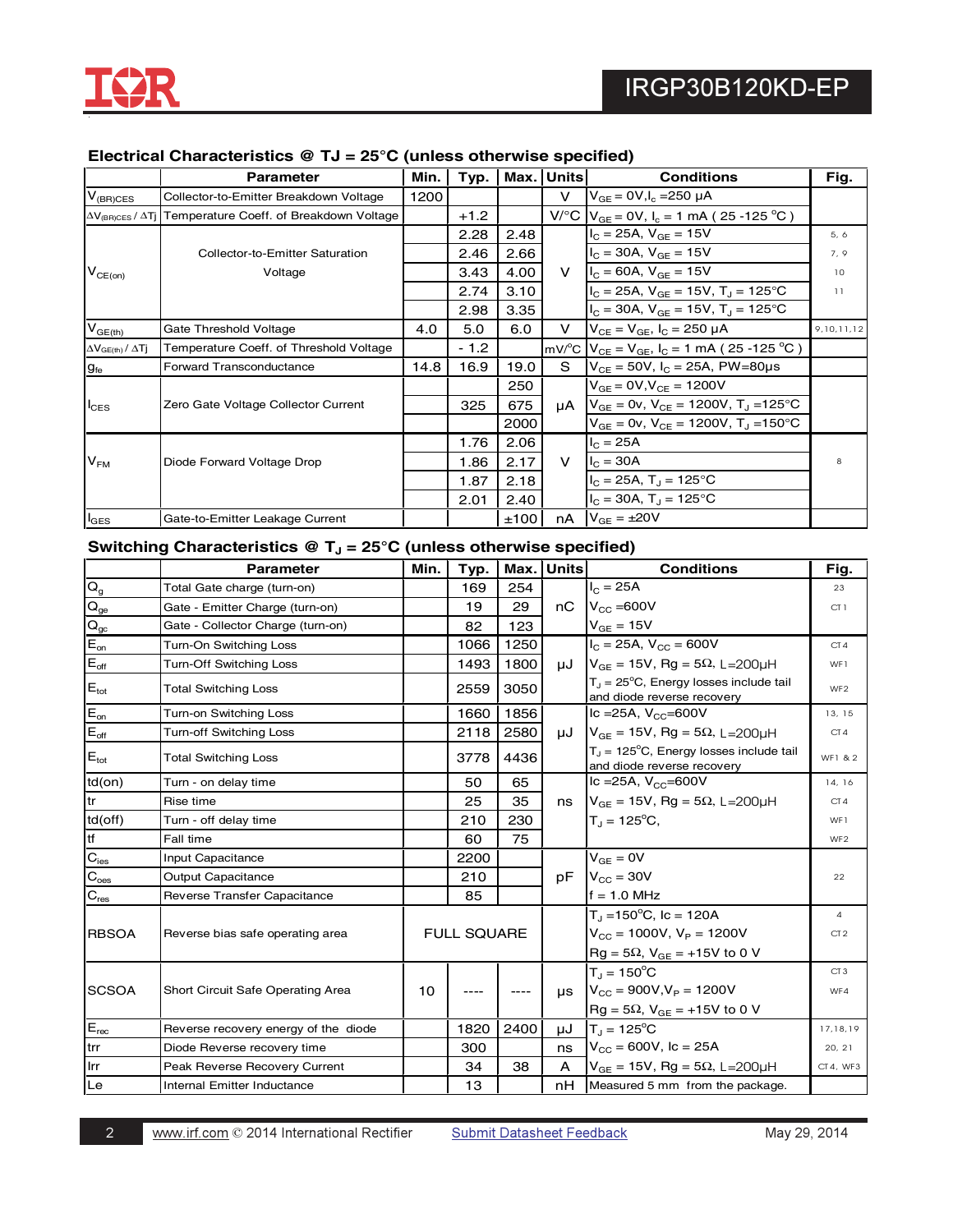



*Fig.1 - Maximum DC Collector Current vs. Case Temperature*





**Submit Datasheet Feedback**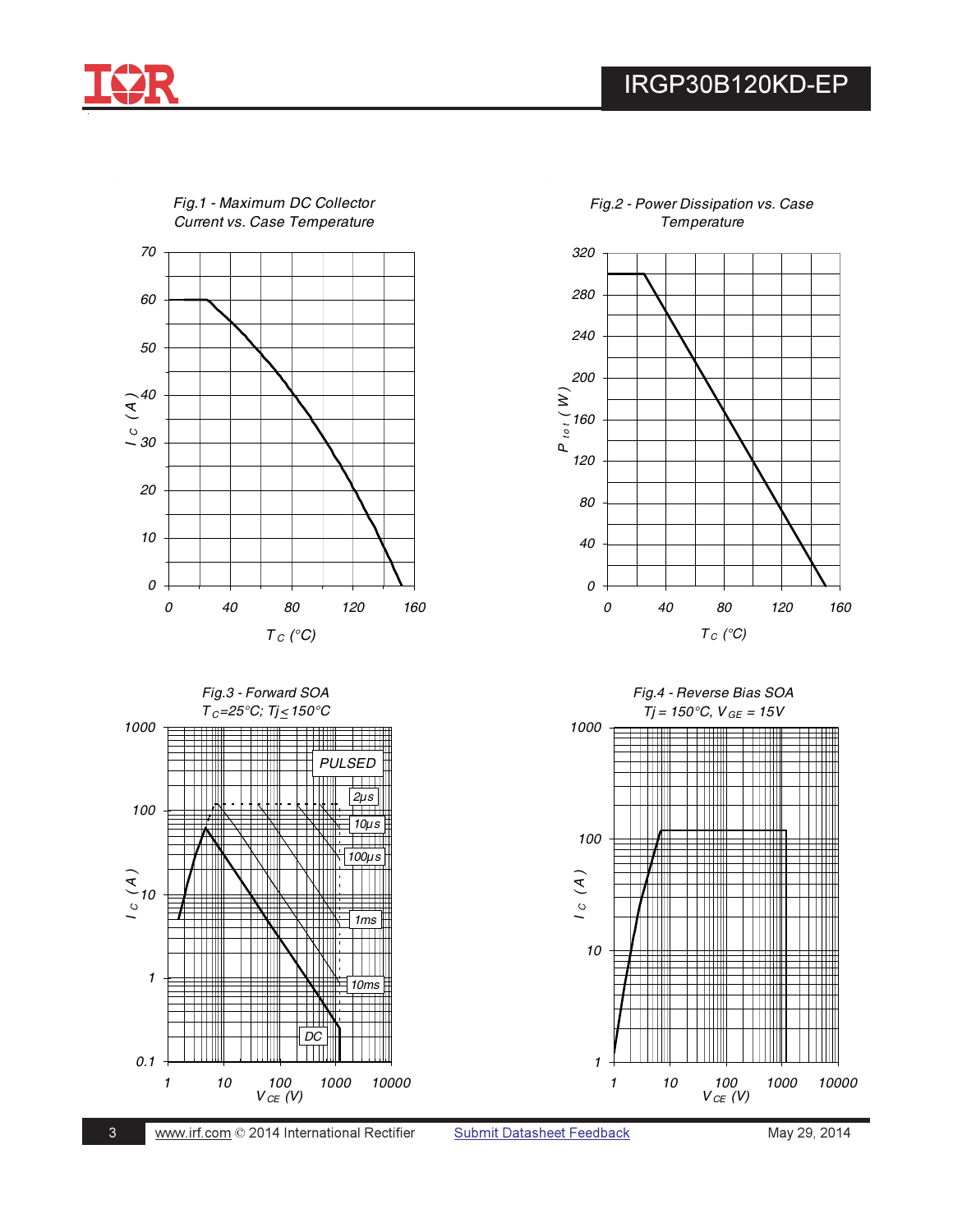





Submit Datasheet Feedback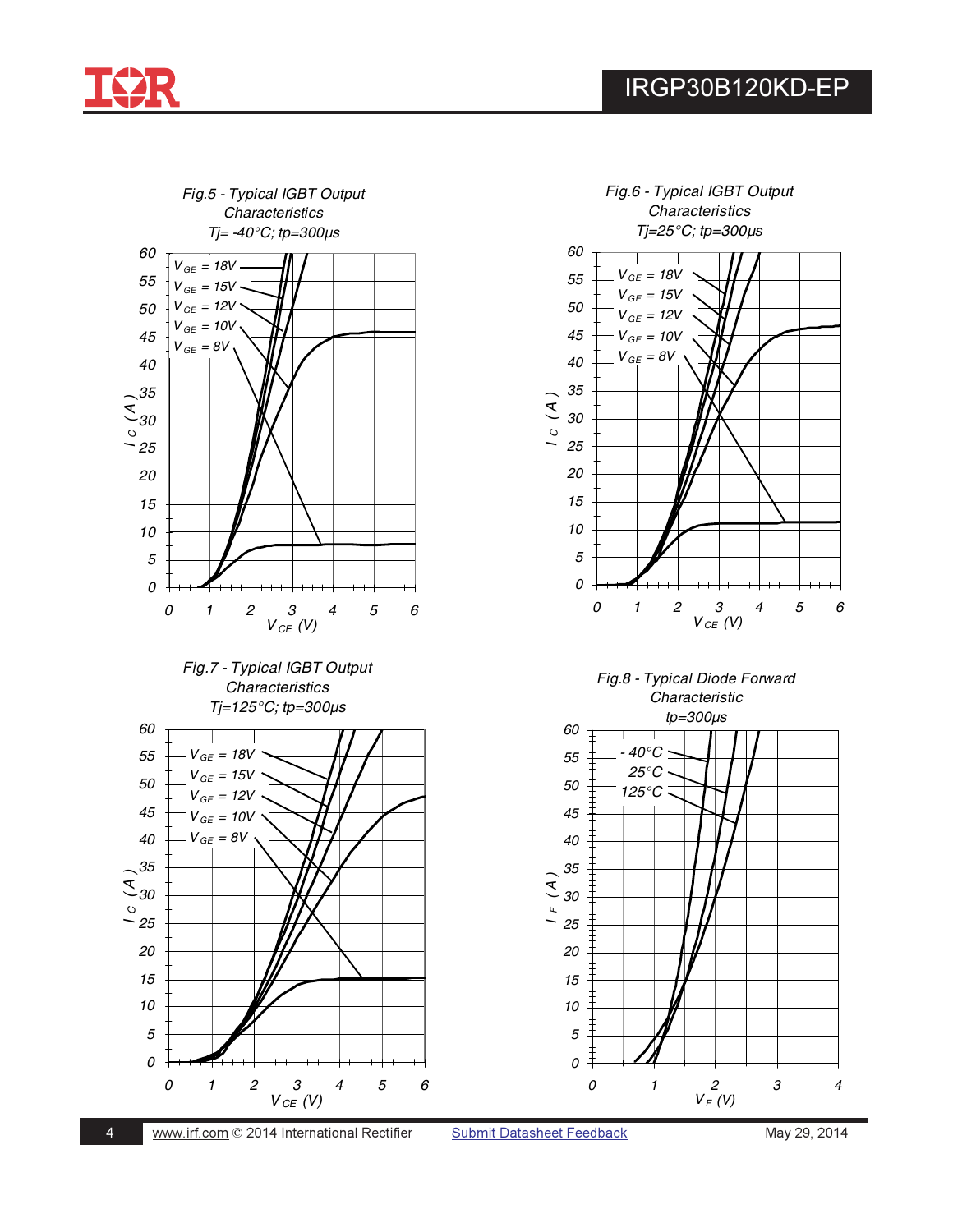











Submit Datasheet Feedback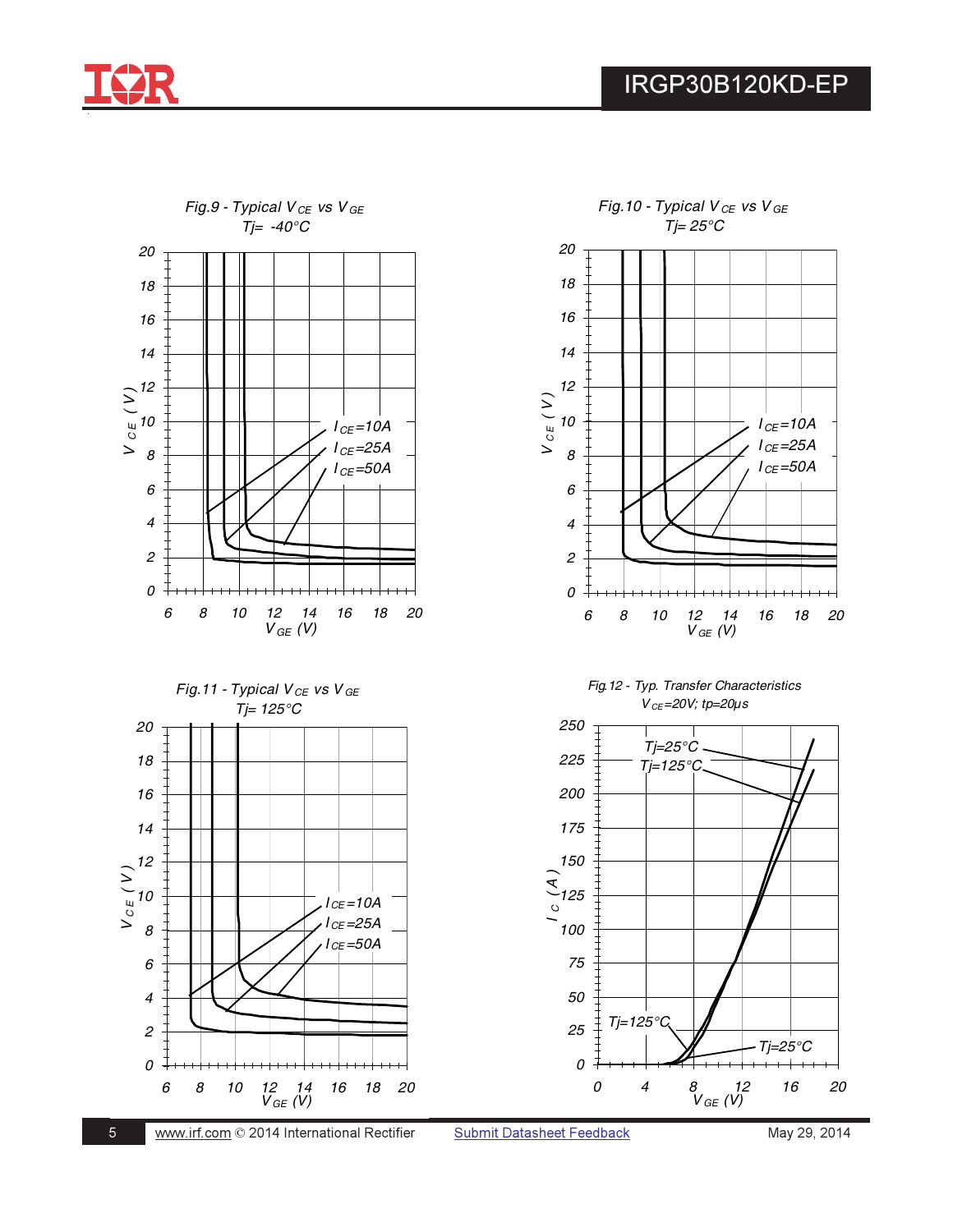



*Fig.14 - Typical Switching Time vs Ic Tj=125°C; L=200*μ*H; V CE =600V; Rg=22* <sup>Ω</sup> *;V GE=15V*



*Fig.16 - Typical Switching Time vs Rg Tj=125°C; L=200*μ*H; V CE=600V; I CE=25A; V GE =15V*

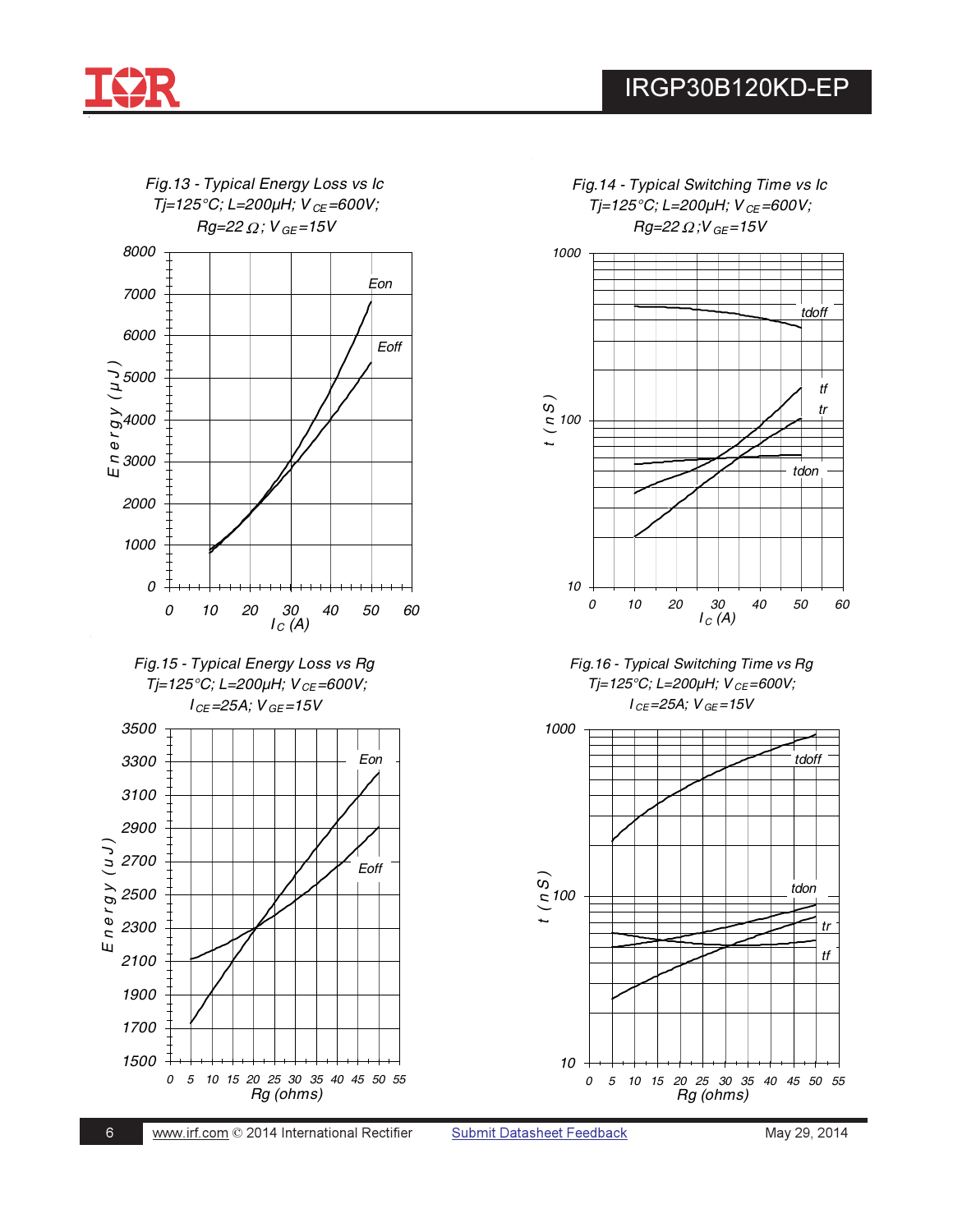



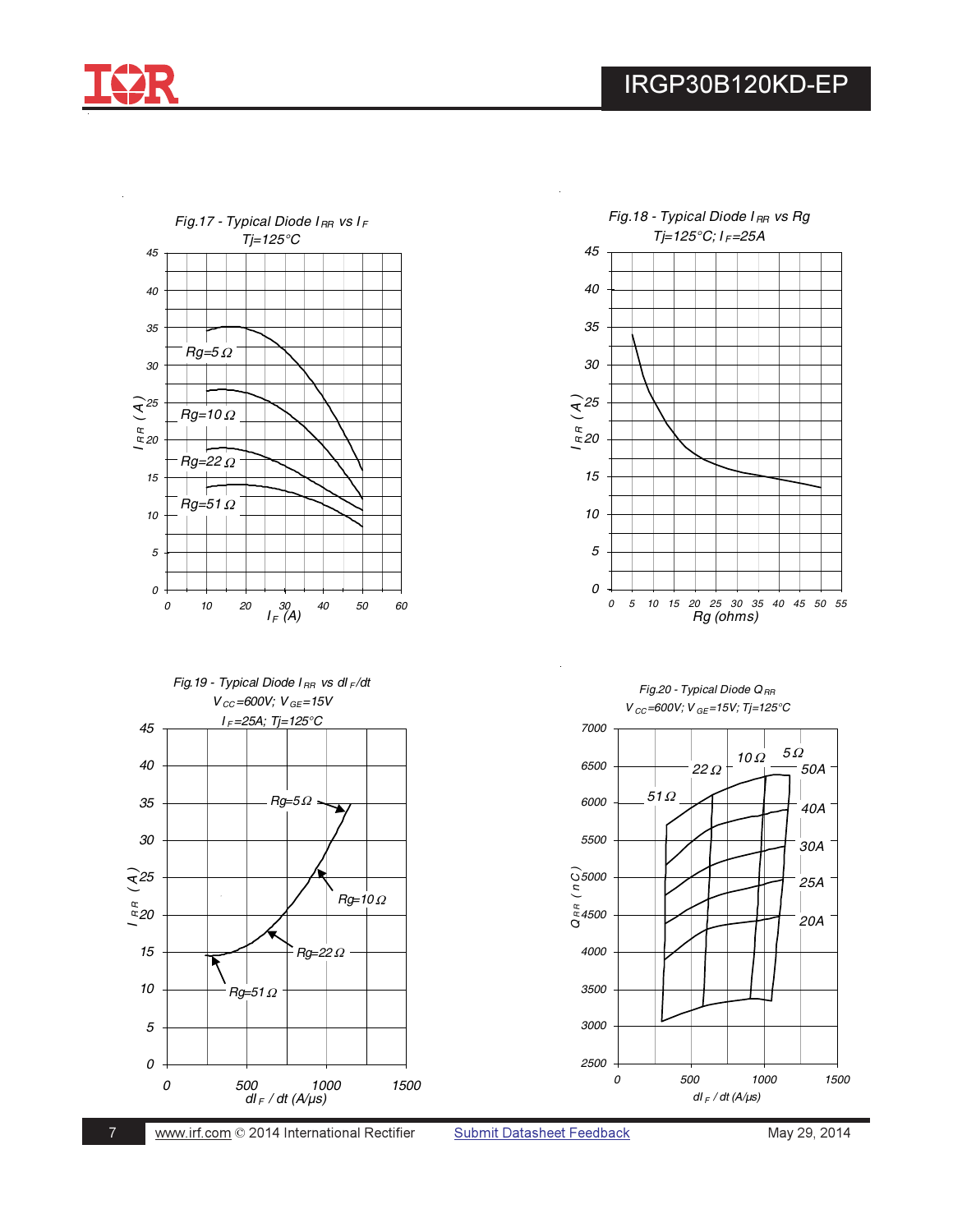





*Fig.21 - Typ. Diode E rec vs. I <sup>F</sup>*

 $\ddot{\phantom{a}}$ 

May 29, 2014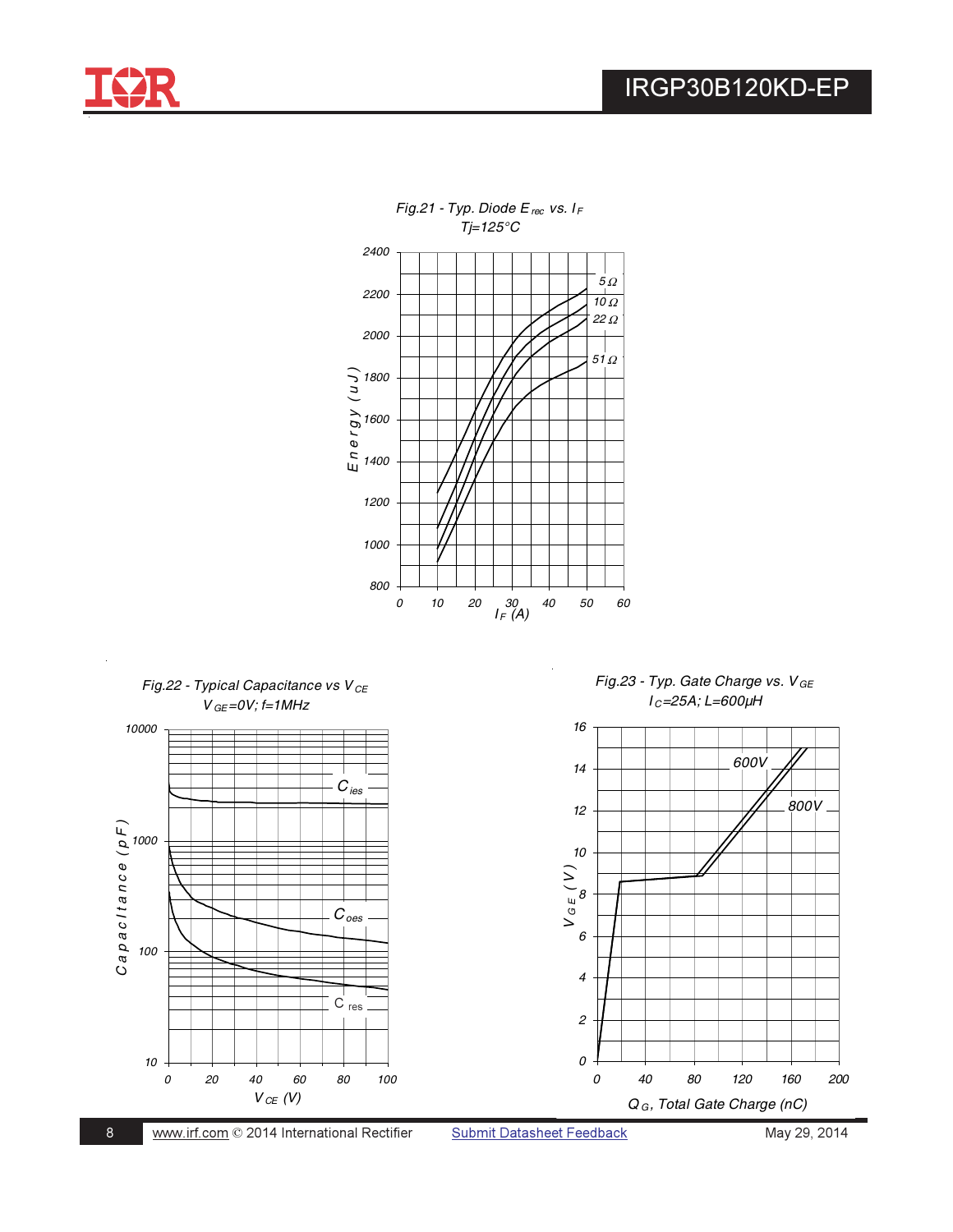



*Fig.24 - Normalized Transient Thermal Impedance, Junction-to-Case*

*t <sup>1</sup> , Rectangular Pulse Duration (sec)*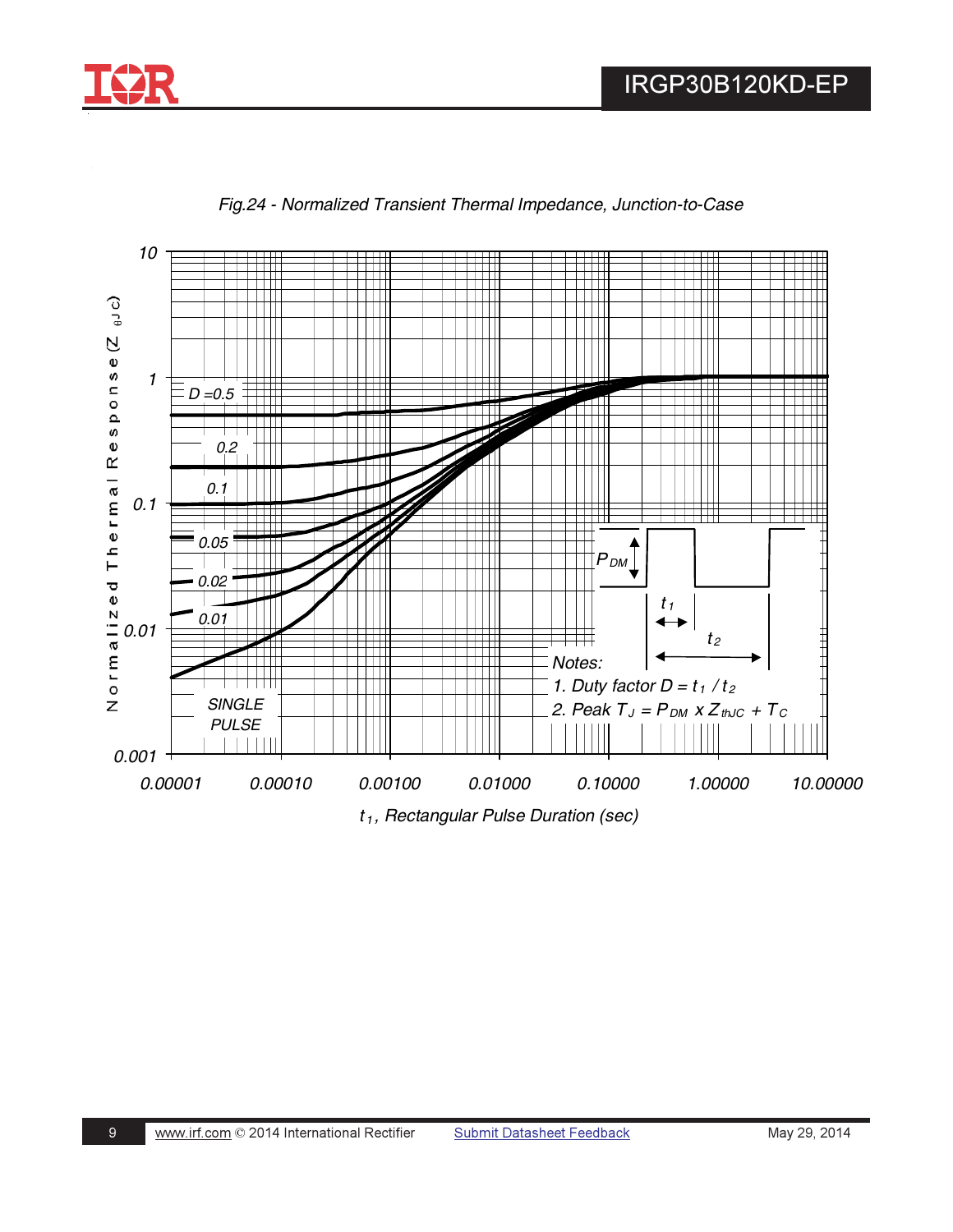

Fig. CT.1 - Gate Charge Circuit (turn-off)



Fig. CT.2 - RBSOA Circuit



Fig. CT.3 - S.C. SOA Circuit



Fig. CT.4 - Switching Loss Circuit



Fig. CT.5 - Resistive Load Circuit



 $10$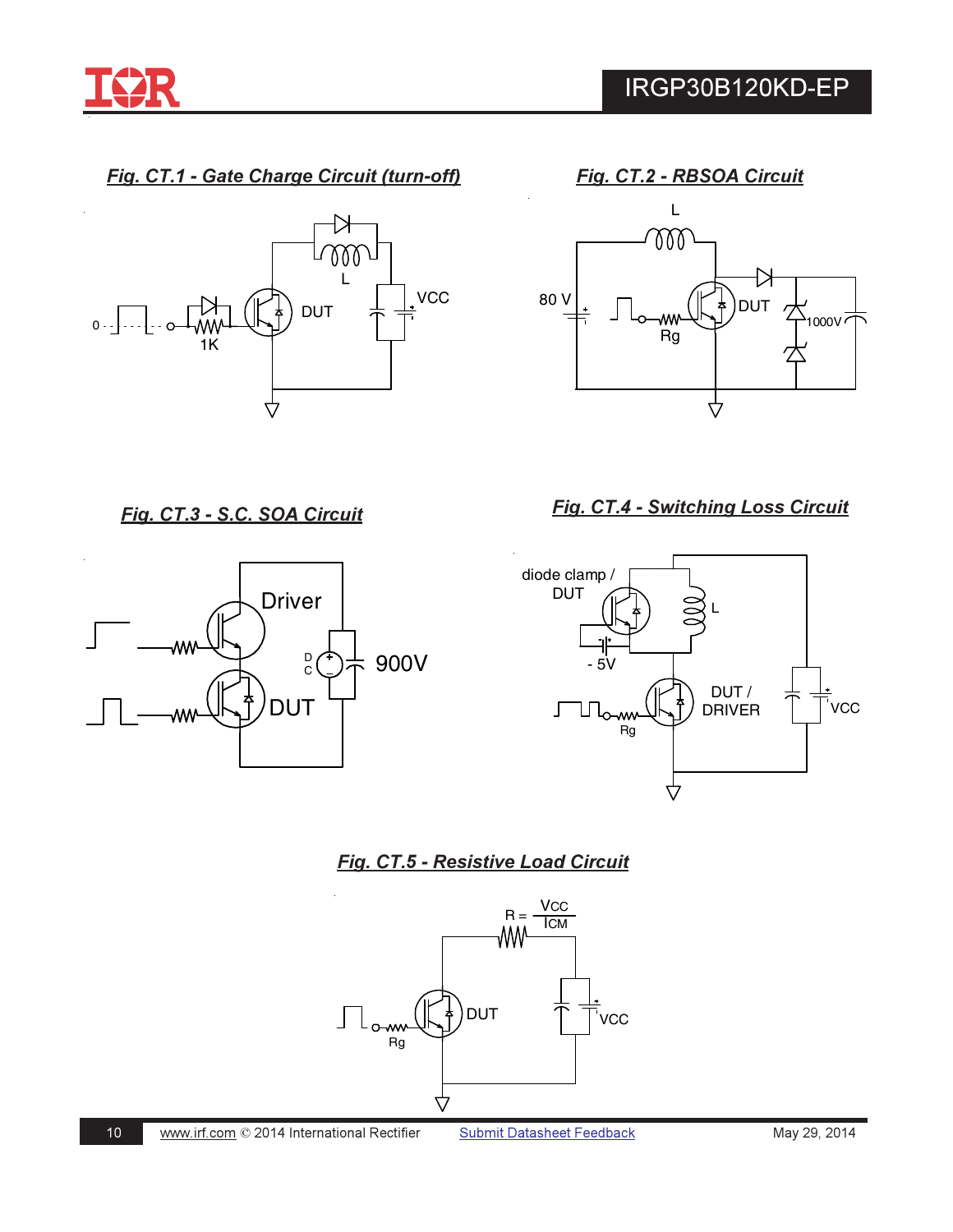

Fig. WF.1 - Typ. Turn-off Loss Waveform



*Fig. WF.3 - Typ. Diode Recovery Waveform* @ Tj=125°C using Fig. CT.4









*Fig. WF.2 - Typ. Turn-on Loss Waveform*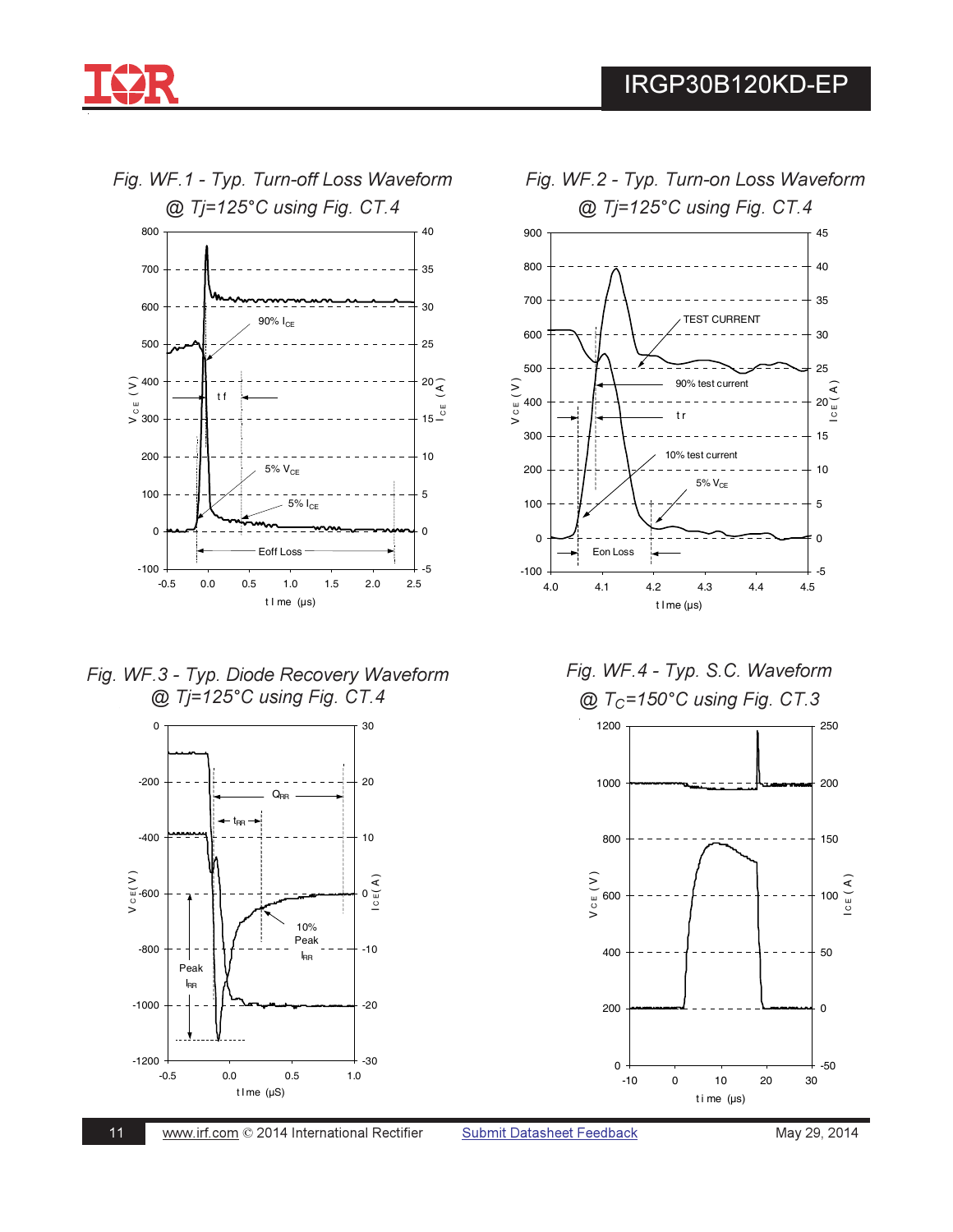

# TO-247AD Package Outline (Dimensions are shown in millimeters (inches))





- NOTES:
- DIMENSIONING AND TOLERANCING AS PER ASME Y14.5M 1994.  $f_{\rm s}$  .
- DIMENSIONS ARE SHOWN IN INCHES.
- /3.\ CONTOUR OF SLOT OPTIONAL.
- $\overline{\triangle}$ DIMENSION D & E DO NOT INCLUDE MOLD FLASH. MOLD FLASH SHALL NOT EXCEED ,005" (0.127)<br>PER SIDE. THESE DIMENSIONS ARE MEASURED AT THE OUTERMOST EXTREMES OF THE PLASTIC BODY.
- 
- $\begin{picture}(120,110) \put(0,0){\line(1,0){15}} \put(15,0){\line(1,0){15}} \put(15,0){\line(1,0){15}} \put(15,0){\line(1,0){15}} \put(15,0){\line(1,0){15}} \put(15,0){\line(1,0){15}} \put(15,0){\line(1,0){15}} \put(15,0){\line(1,0){15}} \put(15,0){\line(1,0){15}} \put(15,0){\line(1,0){15}} \put(15,0){\line(1,0){15}} \put(15,0){\line$ THERMAL PAD CONTOUR OPTIONAL WITHIN DIMENSIONS D1 & E1.
- LEAD FINISH UNCONTROLLED IN L1.
- OP TO HAVE A MAXIMUM DRAFT ANGLE OF 1.5 " TO THE TOP OF THE PART WITH A MAXIMUM HOLE DIAMETER OF .154 INCH.
- OUTLINE CONFORMS TO JEDEC OUTLINE TO-247AD.  $\mathbf{8}$

| SYMBOL         | <b>INCHES</b> |        |       | <b>MILLIMETERS</b>              |                |  |
|----------------|---------------|--------|-------|---------------------------------|----------------|--|
|                | MIN.          | MAX.   | MIN.  | MAX.                            | <b>NOTES</b>   |  |
| A              | .190          | .203   | 4.83  | 5.13                            |                |  |
| A1             | .087          | .102   | 2.21  | 2.59                            |                |  |
| A2             | .059          | .098   | 1.50  | 2.49                            |                |  |
| $\mathbf b$    | .039          | .055   | 0.99  | 1.40                            |                |  |
| b1             | .039          | .053   | 0.99  | 1.35                            |                |  |
| b2             | .065          | .094   | 1.65  | 2.39                            |                |  |
| b3             | .065          | .092   | 1.65  | 2.34                            |                |  |
| b4             | .102          | .135   | 2.59  | 3.43                            |                |  |
| b5             | .102          | .133   | 2.59  | 3.38                            |                |  |
| Ċ.             | .015          | .035   | 0.38  | 0.89                            |                |  |
| c1             | .015          | .033   | 0.38  | 0.84                            |                |  |
| D              | .776          | .815   | 19.71 | 20.70                           | $\overline{4}$ |  |
| D1             | .515          | $\sim$ | 13.08 | $\hspace{0.1mm}-\hspace{0.1mm}$ | 5              |  |
| D <sub>2</sub> | .020          | .053   | 0.51  | 1.35                            |                |  |
| E              | .602          | .625   | 15,29 | 15,87                           | $\overline{4}$ |  |
| F1             | .530          |        | 13.46 |                                 |                |  |
| E <sub>2</sub> | .178          | ,216   | 4,52  | 5.49                            |                |  |
| e              | .215 BSC      |        |       | 5.46 BSC                        |                |  |
| Øk             | .010          |        |       | 0.25                            |                |  |
| L.             | .780          | .827   | 19.57 | 21.00                           |                |  |
| 11             | .146          | .169   | 3.71  | 4.29                            |                |  |
| ØP             | ,140          | ,144   | 3.56  | 3,66                            |                |  |
| øP1            |               | .291   |       | 7,39                            |                |  |
| 0              | .209          | .224   | 5.31  | 5.69                            |                |  |
| Š              | .217 BSC      |        |       | 5.51 BSC                        |                |  |
|                |               |        |       |                                 |                |  |

#### LEAD ASSIGNMENTS

HEXFET

 $1 - GATE$  $2 - DRAIN$ <br> $3 - SOLRCE$ 

4. - DRAIN

#### IGBTs, CoPACK

 $1 - GATE$ 

2. COLLECTOR<br>3. - EMITTER<br>4. - COLLECTOR

DIODES

1.- ANODE/OPEN

2. - CATHODE<br>3. - ANODE

# TO-247AD Part Marking Information

MEW B

 $12$ 



Note: For the most current drawing please refer to IR website at: http://www.irf.com/package/